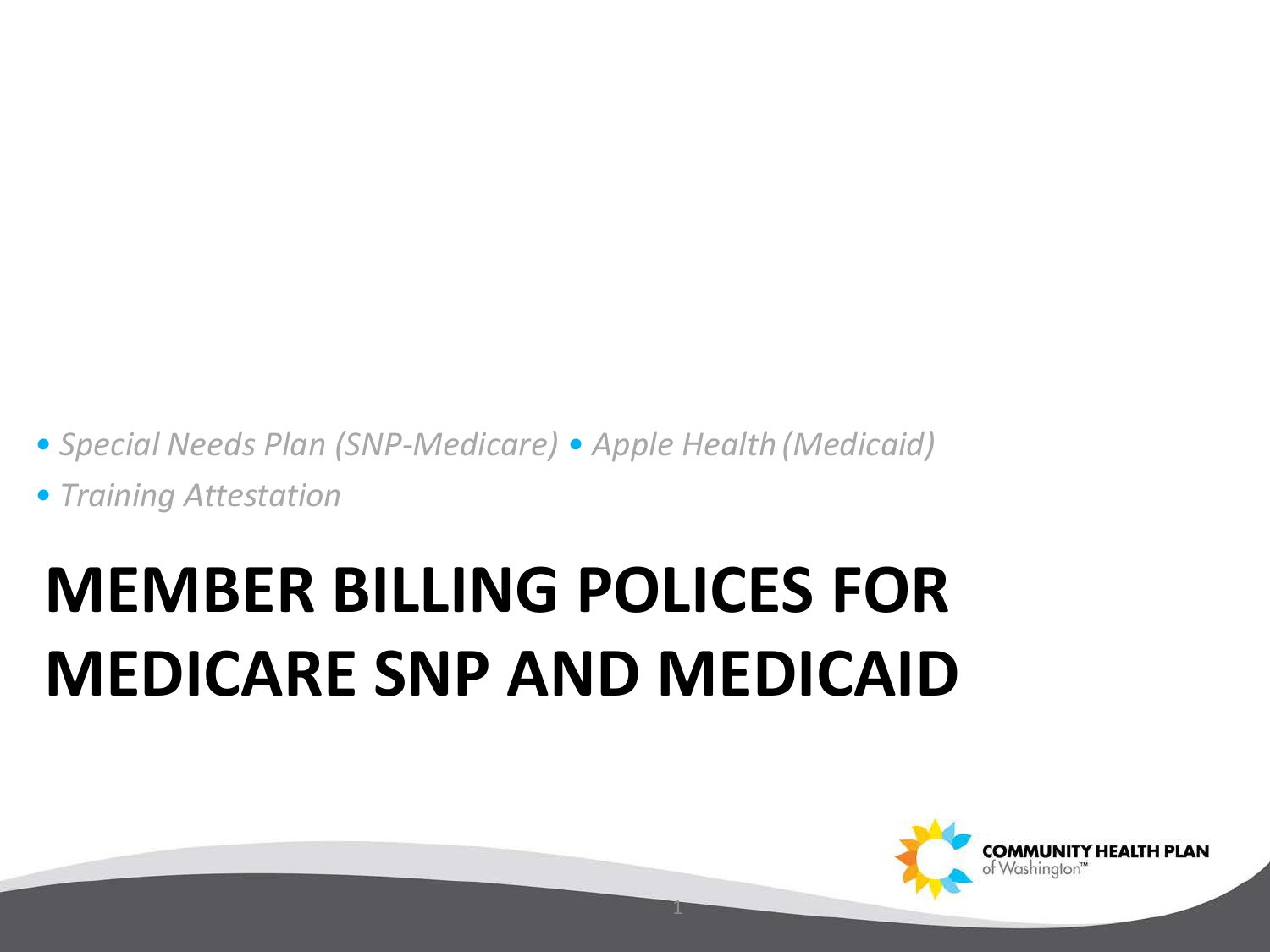### **Medicare and Medicaid Balance Billing**

**Providers are prohibited from billing** a patient for the difference between Apple Health or Medicare reimbursement and the providers billedcharges.



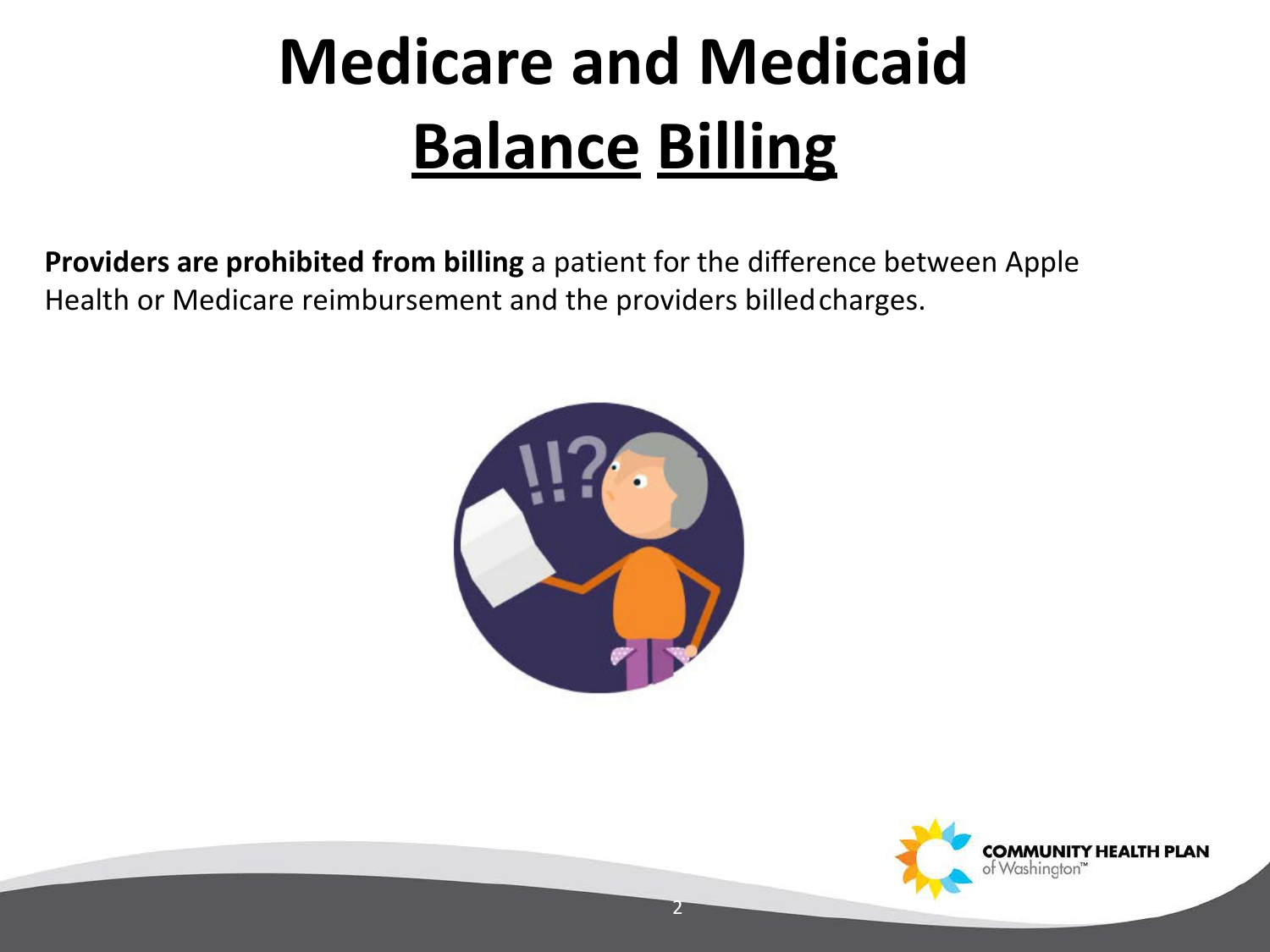### **Medicaid and Medicare Client** Billing

**Community Health Plan of Washington Member ID Cards (Apple Health and Special Needs Plan):**

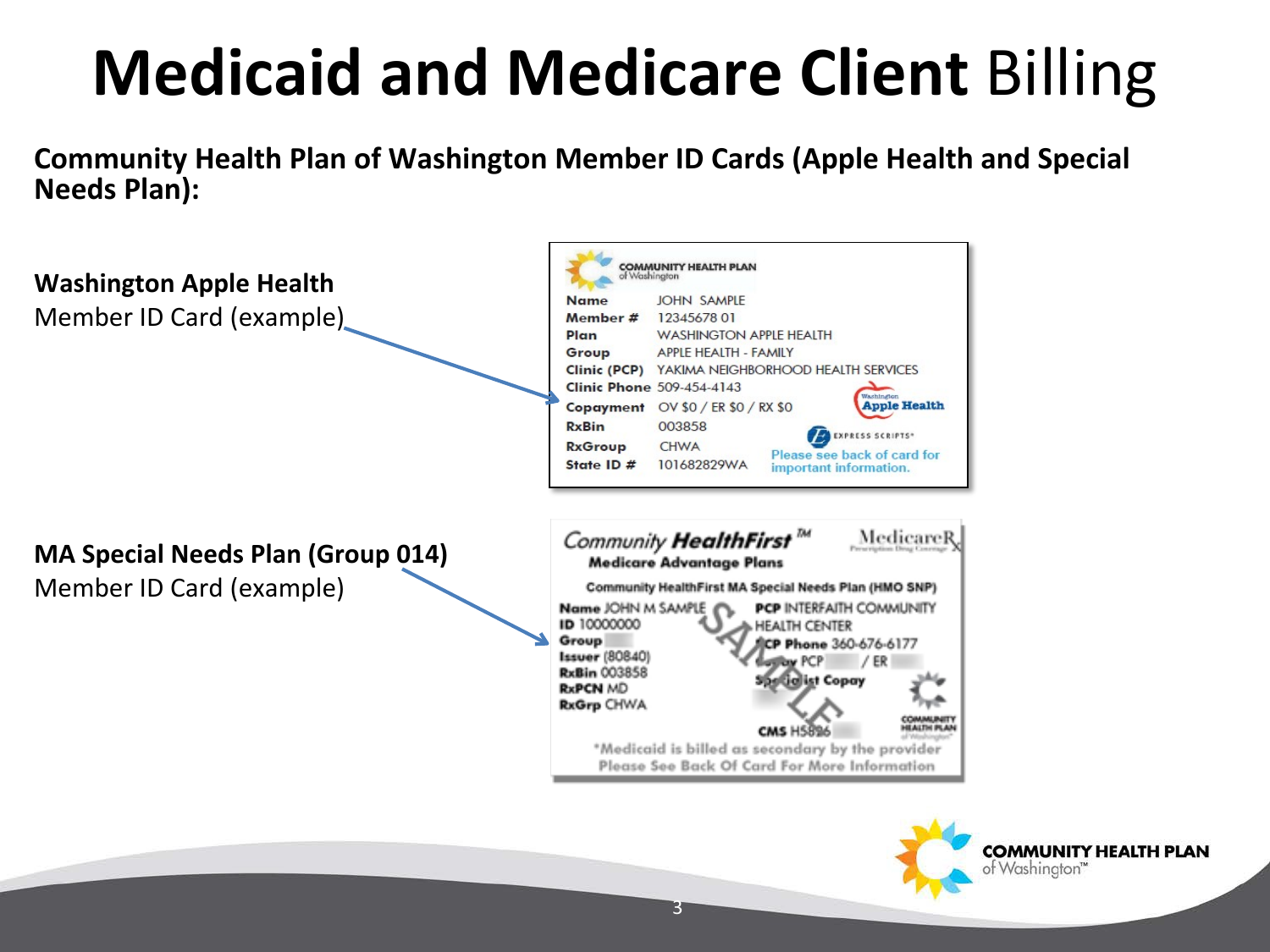### **Medicare Dual-Eligibles**

#### **Special Needs Plan (SNP)**

**CHPW** offers a Dual Eligible Special Needs Plan to beneficiaries eligible for both Medicare and Medicaid benefits.

- Dual eligible Special Needs Plans (SNP) are a special Medicare Advantage planthat enrolls only dual-eligibles.
- SNP provides beneficiaries with more intensive coordination of care and servicesthan those offered by traditional Medicare and Medicare Advantageplans.
- Medicaid covers their Medicare premiums or cost-sharing, or both.

When a member presents to your clinic or hospital with a CHPW Medicare Advantage ID card with a **Group 014** plan type, the member should be registered in your billing system as follows:

4

**Community HealthFirst™ as** *primary* **Medicaid (DSHS FFS) as** *secondary*

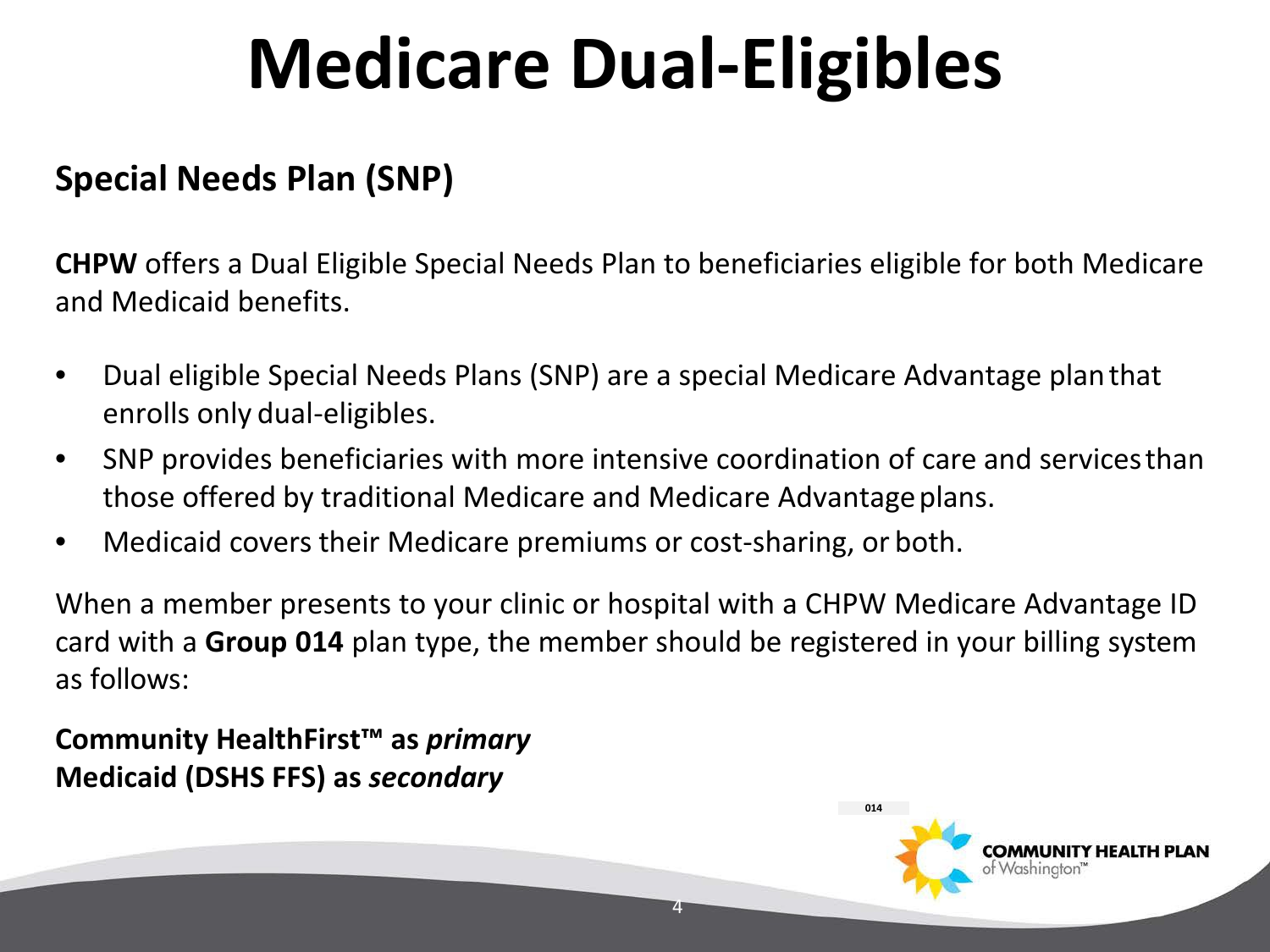## **Medicare Dual-Eligibles**

#### **Dual-Eligibles**

- Dual-eligible beneficiaries refers to those qualifying for both Medicare and Medicaid benefits.
- Medicare is the primary payer for most services, but Medicaid covers benefits not offered by Medicare.
- Medicare coverage for dual-eligibles includes:
	- $\triangleright$  Hospitalizations,
	- $\triangleright$  physician services,
	- $\triangleright$  prescription drugs,
	- $\triangleright$  skilled nursing facility care,
	- home health visits, *and*
	- $\triangleright$  hospice care.
- Under Medicaid, states are required to cover certain items and services for dualeligibles, including long-term nursing facility services and home health services.

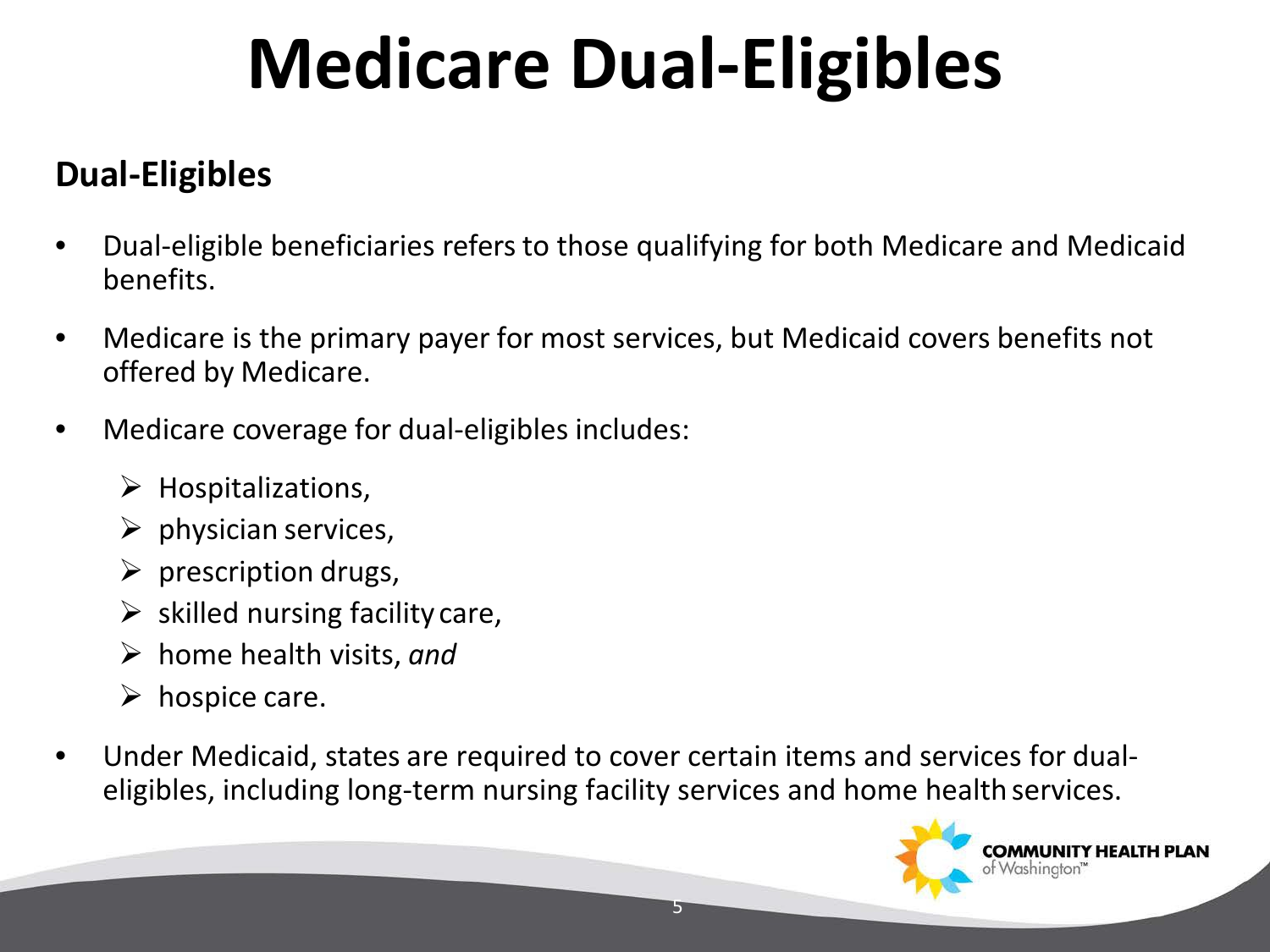# **Medicare Dual-Eligibles**

CHPW's Special Needs Plan is a "zero cost share" plan; meaning we only enroll dual-eligible beneficiaries (people eligible for both Medicare and Medicaid) who have Medicare cost sharing protection under their Medicaid benefits.

- The provider may not seek payments for cost sharing from dual-eligible SNP members for health care services; cost sharing is handled by Medicaid this plan.
- Providers cannot bill SNP members for services not reimbursed by Medicaid .
- Providers cannot balance bill for the difference between what has been paid and the billed charges.
- Medicare cost sharing is paid according to WA state's Medicaid reimbursement logic.
- Medicaid does not reimburse for Medicare cost sharing if the payment has alreadymet or exceeded Medicaid reimbursement methodology.

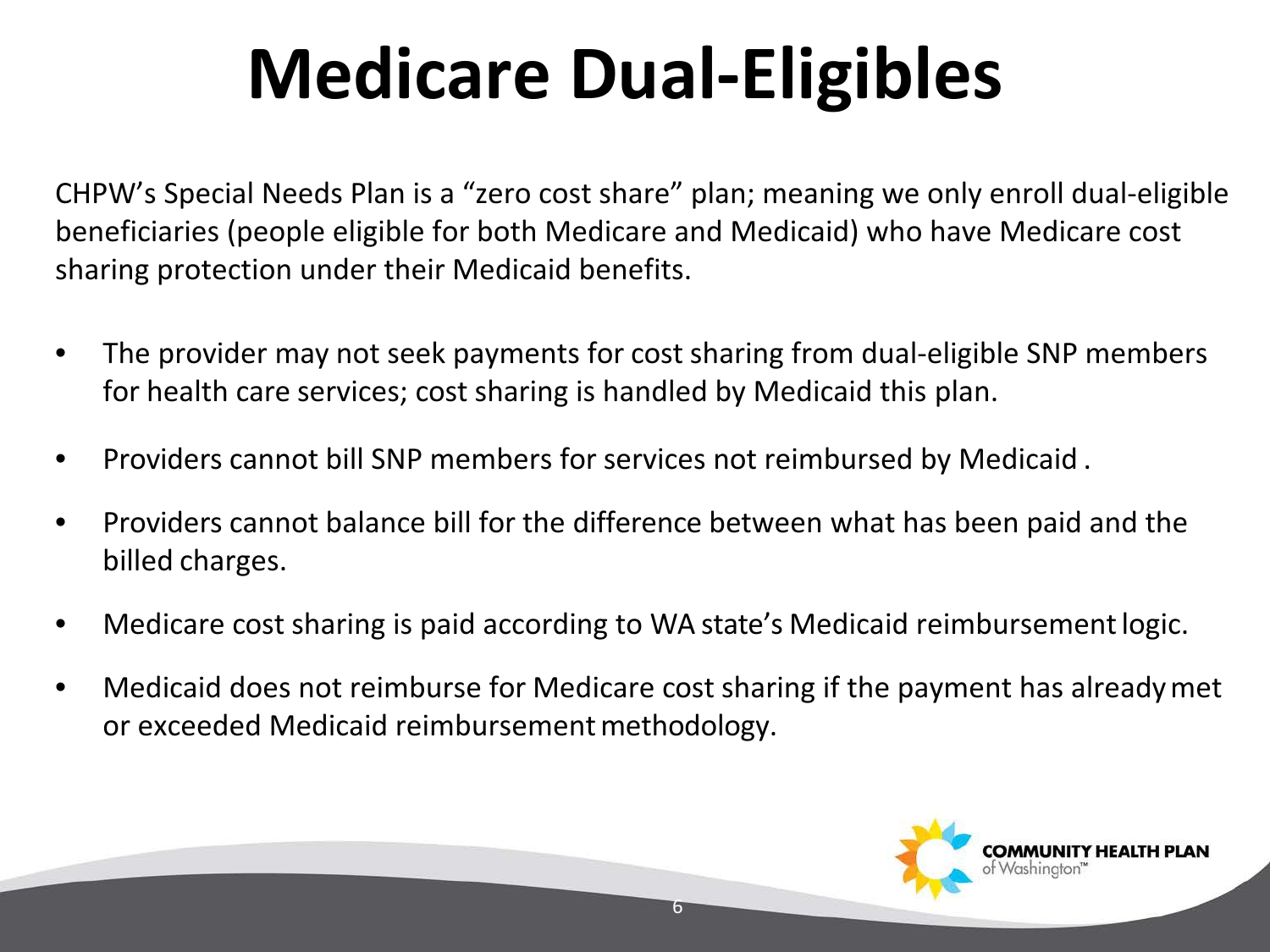#### **A provider must not bill an Apple Health clientfor:**

- Any services for which the provider failed to satisfy the conditions of payment described in the agency's or MCO (CHPW) rules.
- A covered service even if the provider has not received payment from the agency or the client's MCO.
- A covered service when the agency or its designee denies an authorization request for the service because the required information was not received from the provider orthe prescriber. See WAC [182-501-0165](http://apps.leg.wa.gov/WAC/default.aspx?cite=182-501-0165)



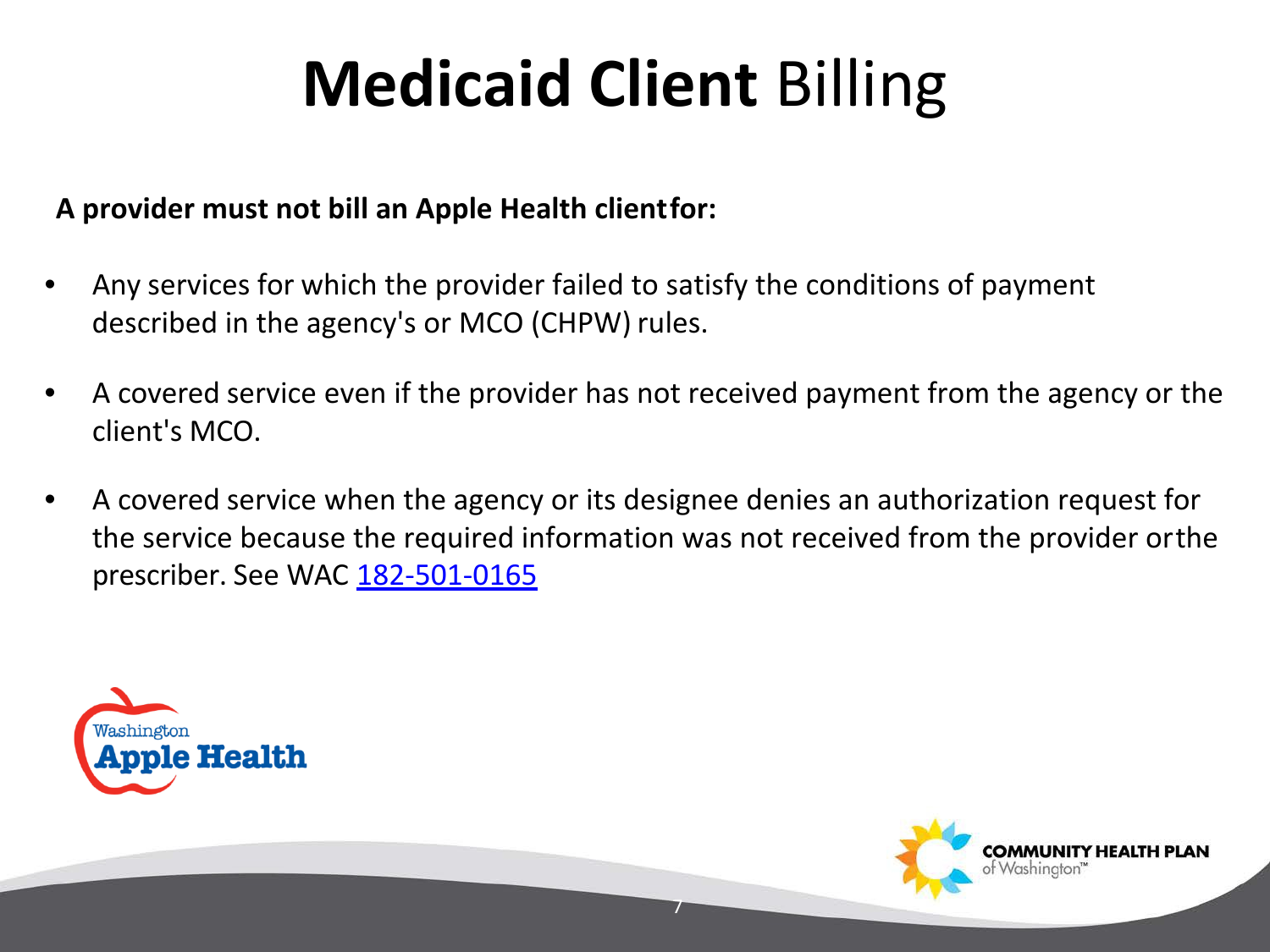#### **The provider is responsible for:**

- Verifying whether the client is eligible to receive medical assistance services on the date the services are provided;
- Verifying whether the client is enrolled with a medicaid managed care organization (MCO);
- Knowing the limitations of the services within the scope of the eligible client's medical program (see WAC [182-501-0050](http://apps.leg.wa.gov/WAC/default.aspx?cite=182-501-0050) an[d 182-501-0065\)](http://apps.leg.wa.gov/WAC/default.aspx?cite=182-501-0065);
- Informing the client of those limitations;
- Exhausting all applicable medicaid agency or agency-contracted MCOprocesses necessary to obtain authorization for requested service(s);
- Ensuring the translation or interpretation is provided to clients with limited English proficiency (LEP) who agree to be billed for services in accordance with this section;
- Retain all documentation which demonstrates compliance.

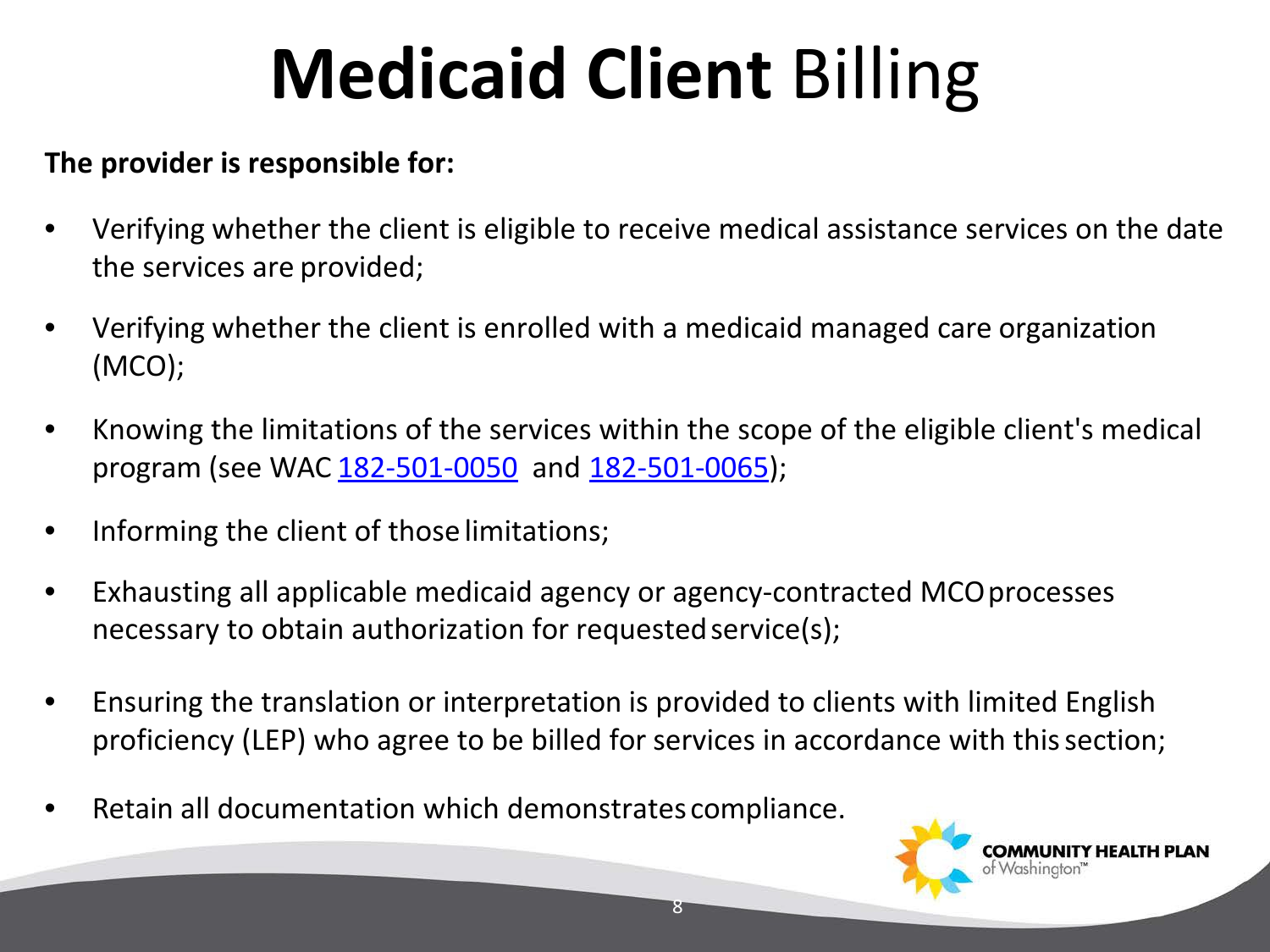WAC 182-502-0160 will specify the **limited** circumstances in which a member can choose to self-pay for medical services; and when providers have the authority to bill CHPW members.

Billing an Apple Health client is defined in WAC's [182-501-0050 a](http://apps.leg.wa.gov/WAC/default.aspx?cite=182-501-0050)nd [182-501-0070.](http://apps.leg.wa.gov/WAC/default.aspx?cite=182-501-0070)

The client and provider must sign and date the HCA form 13-879, Agreement to Pay for Healthcare Services, before the service is furnished.



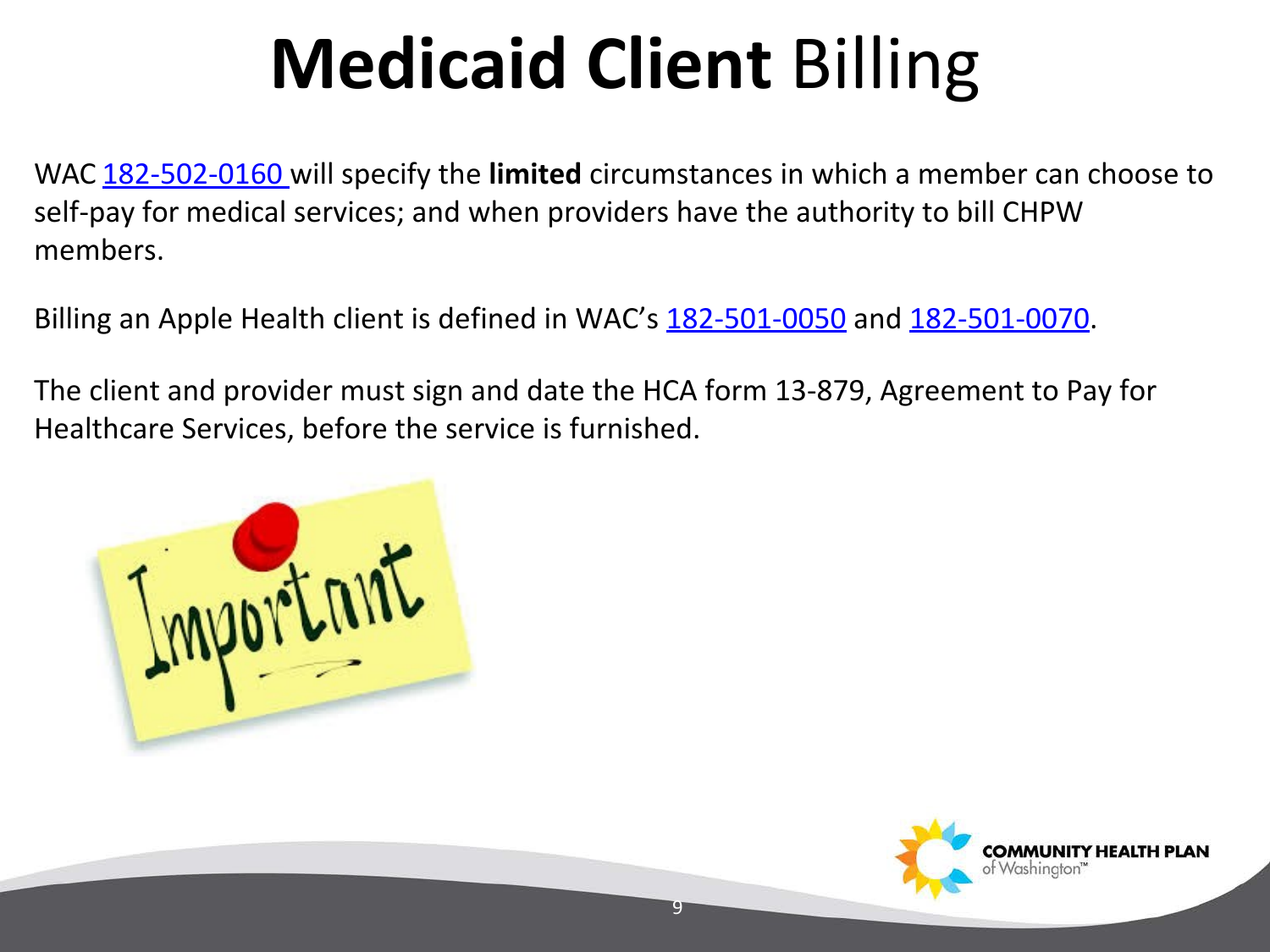#### **SCENARIO**

A Medicaid member misses their appointment without notifying your office and/or did not follow your appointment cancelation policy. The patient:

- a) Can be billed without an HCA 13-879
- b) Can be billed with an HCA 13-879
- c) Cannot be billed for this service



10

Members cannot be billed for no show appointments.



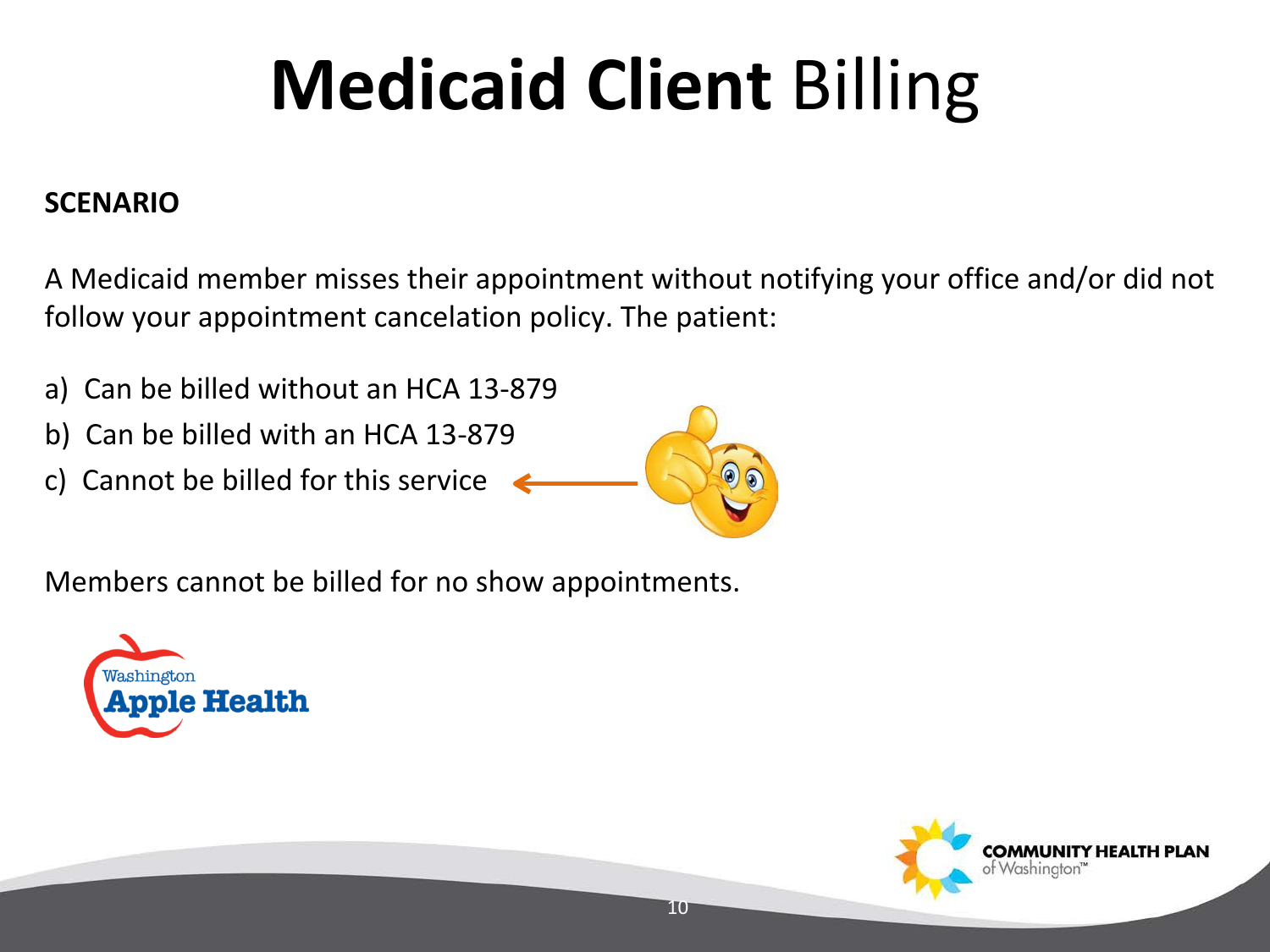#### **SCENARIO**

A provider claim is denied by the Agency/Managed Care Organization (MCO) for missing or invalid taxonomy. The patient:

- a) Can be billed without an HCA 13-879
- b) Can be billed with an HCA 13-879
- c) Cannot be billed for this service



11

Patients cannot be billed for denied claims that need to be corrected and resubmitted to the Agency/MCO.



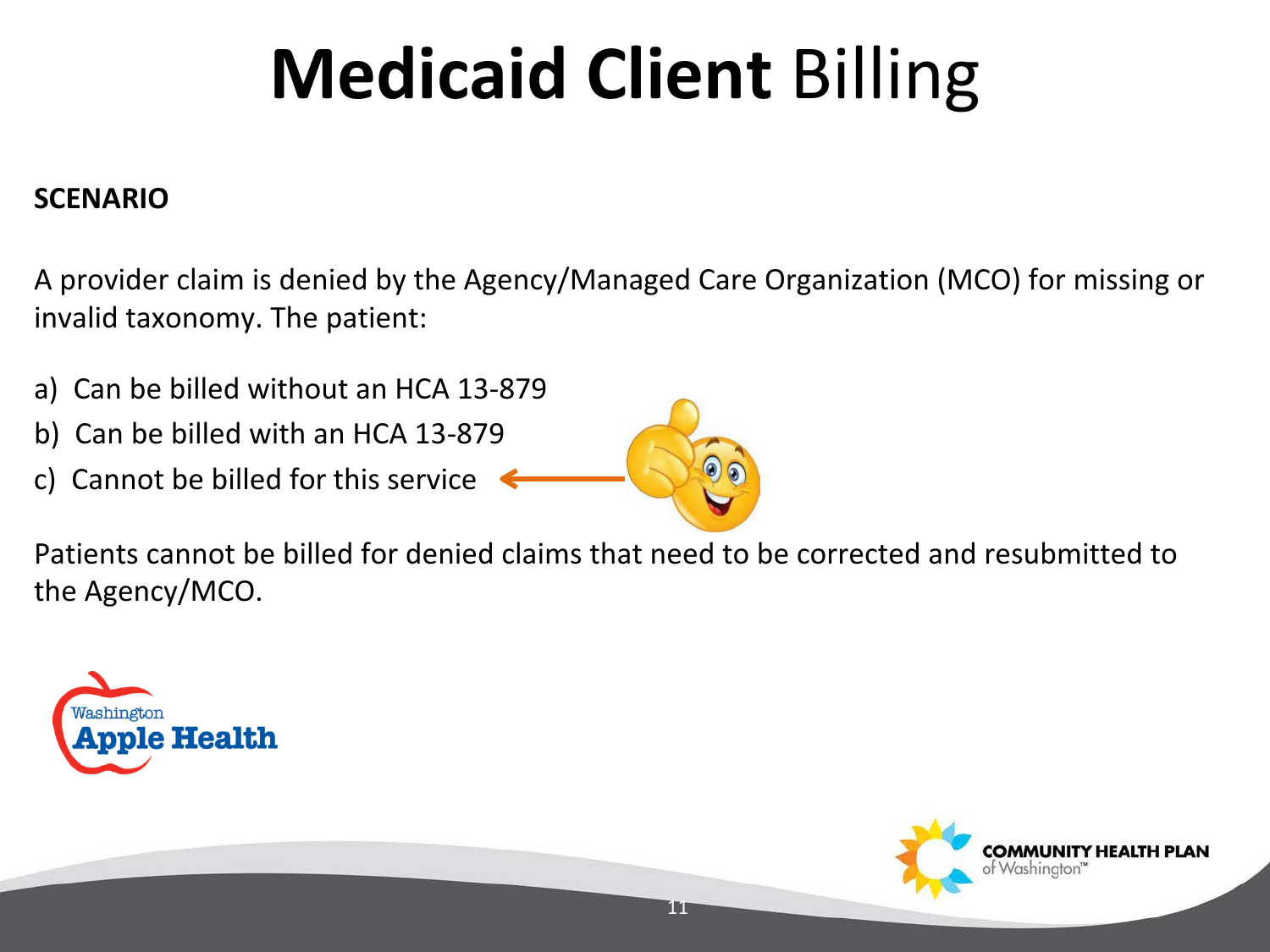#### **SCENARIO**

A new patient comes in for an appointment, states she has Medicaid, but does not have his/her member services ID card available. The patient:

- a) Can be billed without an HCA 13-879
- b) Can be billed with an HCA 13-879
- c) Cannot be billed for this service



12

Please visit the ProviderOne Billing and Resource Guide for more information on checking eligibility at:

[http://www.hca.wa.gov/medicaid/provider/Pages/providerone\\_billing\\_a](http://www.hca.wa.gov/medicaid/provider/Pages/providerone_billing_and_resource_guide.aspx) [nd\\_resource\\_guide.aspx](http://www.hca.wa.gov/medicaid/provider/Pages/providerone_billing_and_resource_guide.aspx)